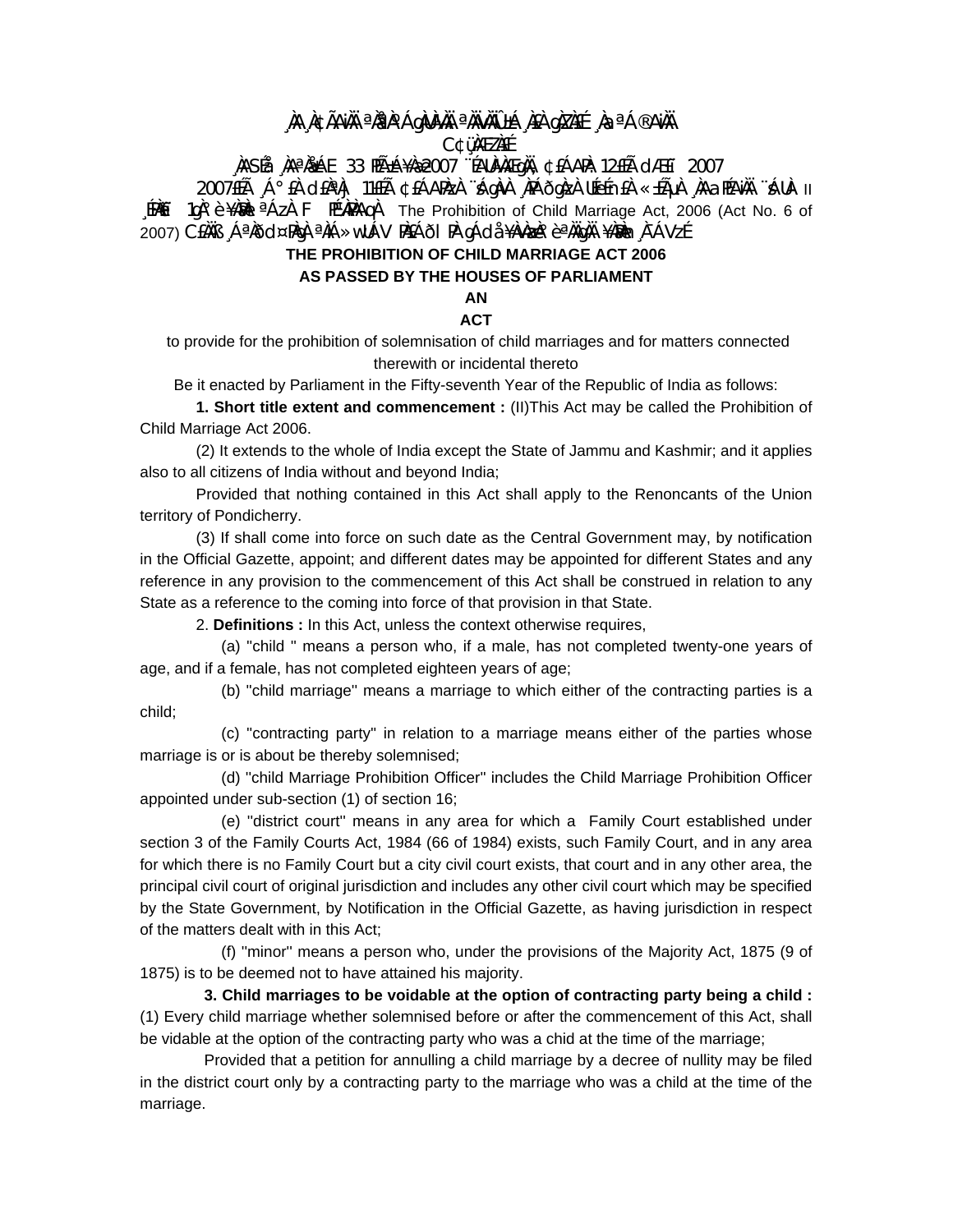(2) If at the time of filing a petition, the petitioner is a minor, the petition may be filed through his or her guardian or next friend along with the Child Marriage Prohibition Officer.

 (3) The petition under this section may be filed at any time but before the child filing the petition completes two years of attaining majority.

 (4) While granting a decree of nullity under this section, the district court shall make an order directing both the parties to the marriage and their parents or their guardians to return to the other party, his or her parents or guardian,. as the case may be, the monay, valuables, ornaments and other gifts received on the occasion of the marriage by them from the other side, or an amount equal to the value of such valuables, ornaments, other gifts and money:

 Provided that no order under this section shall be passed unless the concerned parties have been given notices to apper before the district court and show cause why such order should not be passed.

**4. provision for maintenance and residence to female contracting party to child marriage :** (1) While granting a decree under section 3, the district court may also make an interim or final order directing the male contracting party to the child marriage, and in case the male contracting party to such marriage is a minor, his parent or guardian to pay maintenance to the female contracting party to the marriage until her remarriage.

 (2) The quantum of maintenance payable shall be determined by the district court having regard to the needs of the child, the lifestyle enjoyed by such child during her marriage and the means of income of the paying party.

(3) The amount of maintenance may be directed to be paid monthly or in lump sum.

 (4) In case the party making the petition under section 3 is the female contracting party the district court may also make a suitable order as to her residence until her remarriage.

**5. Custody and maintenance of children of child marriages :** (1) Where there are children born of the child marriage, the district court shall make an appropriate order for the custody of such children.

 (2) While making an order for the custody of a child under this section, the welfare and best interests of the child shall be the paramount consideration to be given by the district court.

 (3) An order for custody of a child may also include appropriate directions for giving to the other party access to the child in such a manner as may best serve the interests of the child and such other orders as the district court may, in the interest of the child, deem proper.

 (4) The district court may also make an appropriate order for providing maintenance to the child by a party to the marriage or their parents or guardians.

**6. Legitimacy of children born of child marriages :** Notwithstanding that a child marriage has been annulled by a decree of nullity under section 3, every child begotten or conceived of such marriage before the decree is made whether born before or after the commencement of this Act, shall be deemed to be a legitimate child for all purposes.

**7. Power of district court to modify orders issued under section 4 or section 5 :** The district court shall have the powers to add to, modify or revoke any order made under section 4 or section 5 and if there is any change in the circumstances at any time during the pendency of the petition and even after the final disposal of the petition.

**8. Court to which petition should be made :** For the purpose of grant of grant of reliefs under sections 3, 4 and 5 the district court having jurisdiction shall include the district court having jurisdiction over the place where the defendant or the child resides, or where the marriage was solemnised or where the parties last resided together or the petitioner is residing on the date of presentation of the petition.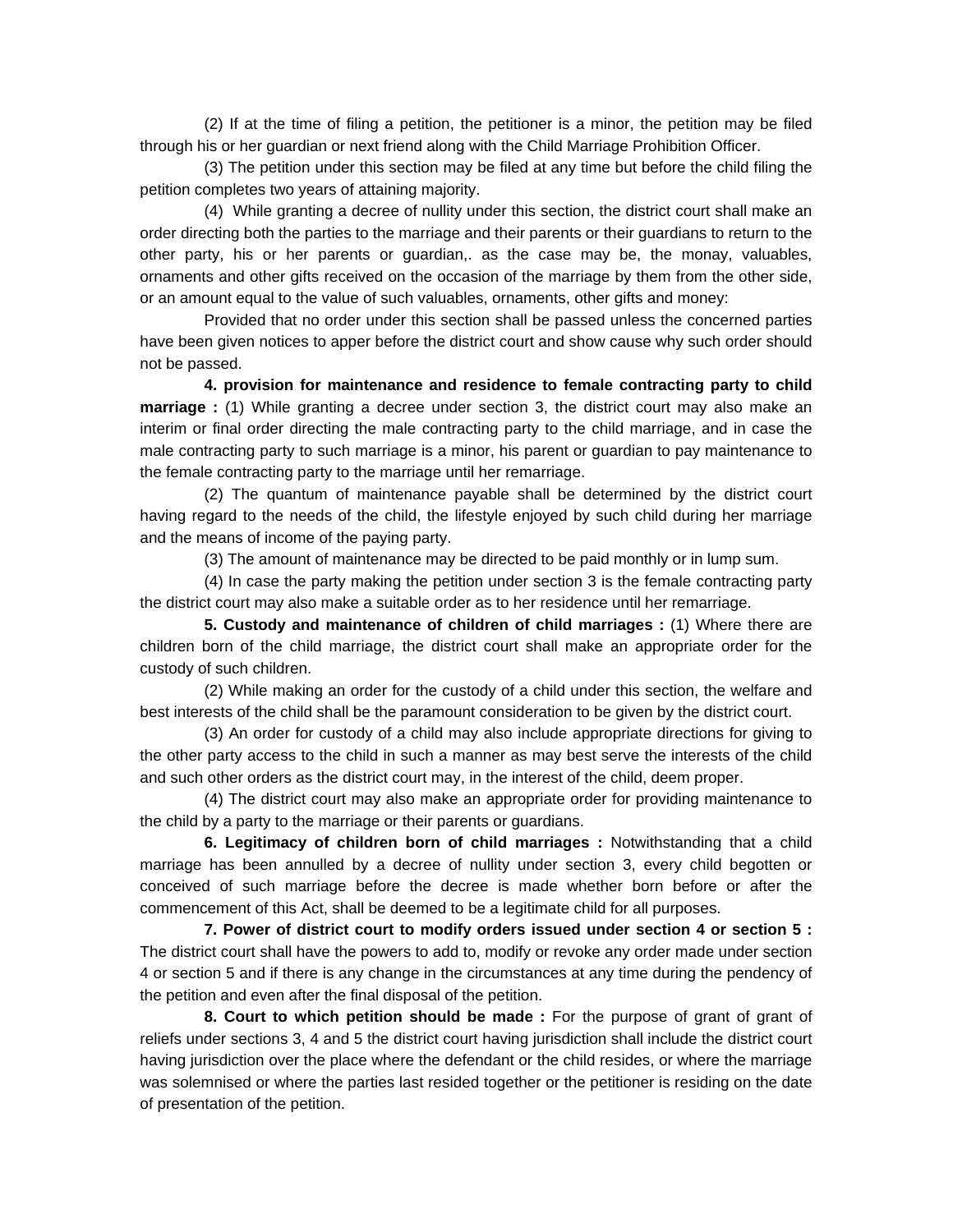**9. Punishment for male adult marrying a child :** Whoever, being a male adult above eighteen years of age, contracts a child marriage shall be punishable with rigorous imprisonment which may extend to two years or with fine which may extend to one lakh rupees or with both.

**10. Punishment for solemnising a child marriage :** Whoever performs, conducts direct or abets any child marriage shall be punishable with rigorous imprisonment which may extend to two years and be liable to fine which may extend to one lakh rupees unless he proves that he had reasons to belive that the marriage was not a child marriage.

**11. Punishment for promoting or permitting solemnisation of child marriages :** (1) Where a child contracts a child marriage, any person having charge of the child, whether as parent or guardian or any other person or in any other capacity, lawful or unlawful including any member of an organisation or association of person who does any act to promote the marriage or permits it to be solemnised or negligently fails to prevent it from being solemnised, including attending or participating in a child marriage, shall be punishable with rigorous imprisonment which may extend to two years and shall also be liable to fine which may extend up to one lakh rupees.

Provided that no woman shall be punishable with imprisonment.

 (2) For the purposes of this section, if shall be presumed, unless and until the contrary is proved, that where a minor child has contracted a marriage, the person having charge of such minor child has negligently failed to prevent the marriage from being solemnised.

**12. Marriage of a minor child to be void in certain circumstances :** Where a child, being a minor-

(a) is taken or enticed out of the keeping of the lawful guardian; or

(b) by force compelled, or by any deceitful means induced to go from any place or

 (c) is sold for the purpose of marriage; and made to go through a form of marriage or if the minor is married after which the minor is sold or trafficked or used for immoral purposes,

such marriage shall be null and void.

**13. Power of court to issue injunction prohibiting child marriages :** (1) Notwithstanding anything to the contrary contained in this Act, if, on an application of the Child Marriage Prohibition Officer or on receipt of information through a complaint or otherwise from any person, a Judicial Magistrate of the first class or a Metropolitan Magistrate is satisfied that a child marriage in contravention of this Act has been arranged or is about to be solemnised, such Magistrate shall issed an injunction against any person including a member of an organisation or an association of persons prohibiting such marriage.

 (2) A complaint under sub-section (1) may be made by any person having personal knowledge or reason to believe, and a non-governmental organisation having reasonable information, relating to the likelihood of taking place of solemnisation of a child marriage or child marriages.

 (3) The Court of the Judicial Magistrate of the first class or the Metropolitan Magistrate may also take suo motu cognizance on the basis of any reliable report or information.

 (4) For the purposes of preventing solemnisation of mass child marriages on certain days such as Akshaya Trutiya, the District Magistrate shall be deemed to be the Child MarriageProhibition Officer with all powers as are conferred on a Child Marriage Prohibition Officer by or under this Act.

 (5) The District Magistrate shall also have additional powers to stop or prevent solemnisation of child marriages and for this purpose, he may take all appropriate measures and use the minimum force required.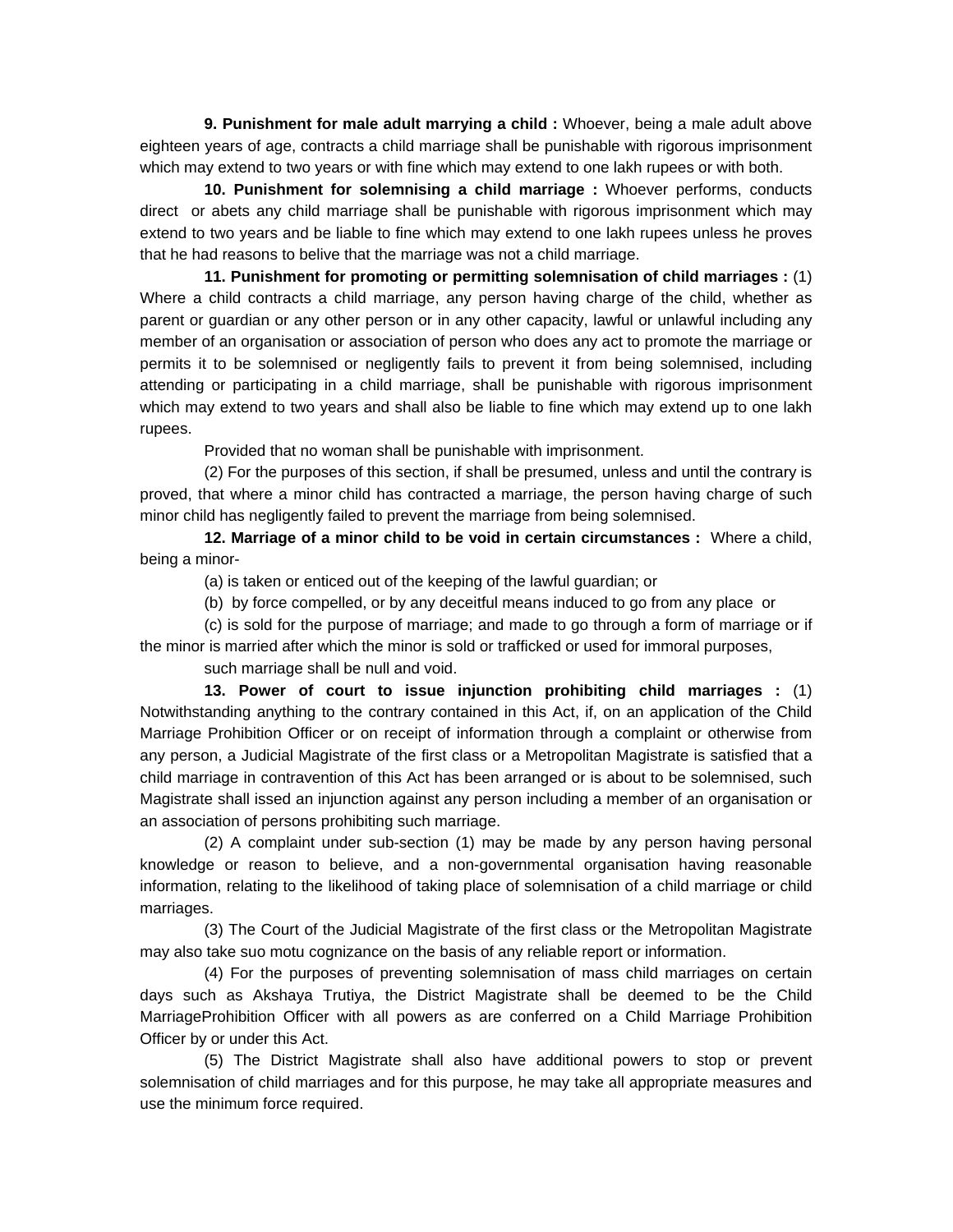(6) No injunction under sub-section (1) shall be issued against any person or member of any organisation or association of persons unless the Court has previously given notice to such person, members of the organisation or association of persons, as the case may be, and has offered him or them an opportunity to show cause against the issue of the injunction:

 Provided that in the case of any urgency, the Court shall have the power to issue an interim injunction without giving any notice under this section.

 (7) An injunction issued under sub-section (1) may be confirmed or vacated after giving notice and hearing the party afainst whom the injunction was issued.

 (8) The Court may either on its own motion or on the application of any person aggrieved, rescind or alter an injunction issued under sub-section (1)

 (9) Where an application is received under sub-section (1), the Court shall afford the applicant an early opportunity of appearing before it either in person or by an advocate and if the Court, after hearing the applicant rejects the application wholly or in part, it shall record in writing its reasons for so doing.

 (10) Whoever knowing that an injunction has been issued under sub-section (1) against him disobeys such injunction shall be punishable with imprisonment of either description for a term which may extend to two years or with fine which may extend to one lakh rupees or with both:

Provided that no woman shall be punishable with imprisonment.

**14. Child marriages in contravention of injunction orders to be void :** Any child marriage solemnised in contravention of an injunction order issued under section 13, whether interim or final shall be void ab initio.

**15. Offences to be cognizable and non-bailable :** Notwithstanding anything contained in the Code of Criminal Procedure, 1973,(2 of 1974) an offence punishable under this Act shall be cognizable and non-bailable.

**16. Child Marriage Prohibition Officers :** (1) The State Government shall, by notification in the Official Gazette, appoint for the whole State or, such part thereof as may specified in that notification, an officer or officers to be known as the Child Marriage Prohibition Officer having jurisdiction over the area or areas specified in the notification.

 (2) The State Government may also request a respectable member of the locality with a record of social service or an officer of the Gram Panchayat or Municipality or an officer of the Government or any public sector undertaking or an office bearer of any non-governmental organisation to assist the Child Marriage Prohibiton officer and such member, officer or office bearer, as the case may be, shall be bound to act accordingly.

(3) It shall be the duty of the Child Marriage Prohibition Officer-

(a) to prevent solemnisation of child marriages by taking such action as he may deem

 (b) to collect evidence for the effective prosecution of persons contravening the provisions of this Act;

 (c) to advise either individual cases or counsel the residents of the locality generally not to indulge in promoting, helping, aiding or allowing the solemnisation of child marriages;

(d) to create awareness of the evil which results from child marriages;

(e) to sensitize the community on the issue of child marriages;

(f) to furnish such periodical returns and statistics as the State Government may direct;

and

fit;